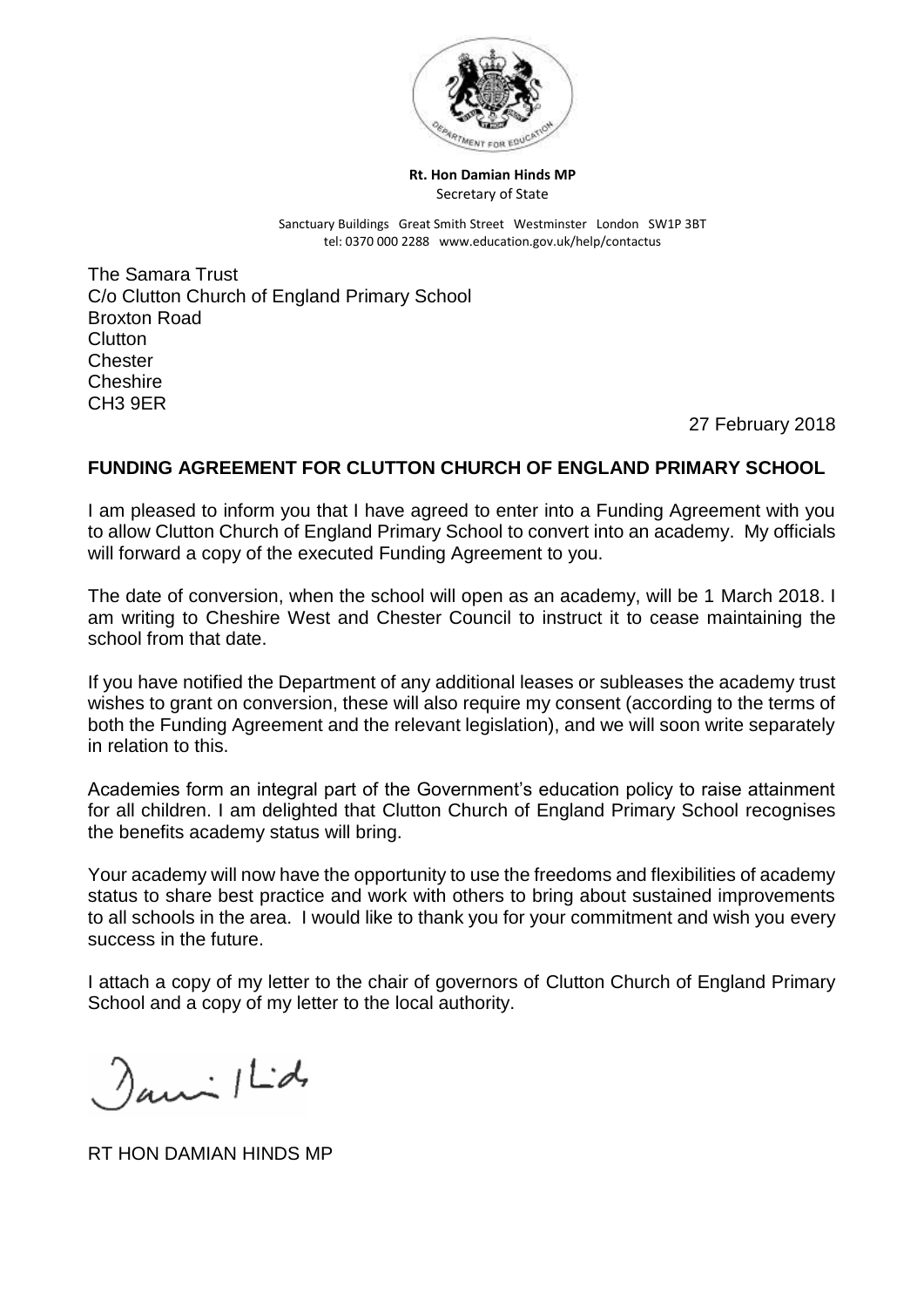

**Rt. Hon Damian Hinds MP** Secretary of State

Sanctuary Buildings Great Smith Street Westminster London SW1P 3BT tel: 0370 000 2288 www.education.gov.uk/help/contactus

The Chair of Governors Clutton Church of England Primary School Broxton Road Clutton **Chester Cheshire** CH3 9ER

27 February 2018

## **FUNDING AGREEMENT FOR CLUTTON CHURCH OF ENGLAND PRIMARY SCHOOL**

Further to your application and the Academy Order that was made previously, I am pleased to inform you that I have now agreed to enter into a Funding Agreement with The Samara Trust to allow Clutton Church of England Primary School to become an academy.

The date of conversion, when the school will open as an academy, will be 1 March 2018. I am writing to the local authority to instruct it to cease maintaining the school from that date.

As the land held by the foundation is held on trust for purposes which do not allow it to be used for an academy we have issued a Trust Modification Order. I enclose a copy of the Trust Modification Order.

Academies form an integral part of the Government's education policy to raise attainment for all children. I am delighted that your school recognises the benefits academy status will bring. Clutton Church of England Primary School will now have the opportunity to use the freedoms and flexibilities of academy status to share best practice and work with others to bring about sustained improvements to all schools in the area.

I would like to thank you for your commitment to and assistance in the academy conversion process.

Please pass a copy of this letter to the head teacher. I attach a copy of my letter to the local authority and academy trust and I am sending a copy of this letter to the academy trust.

 $\gamma_{\mu\mu\lambda}$  / Ld

RT HON DAMIAN HINDS MP